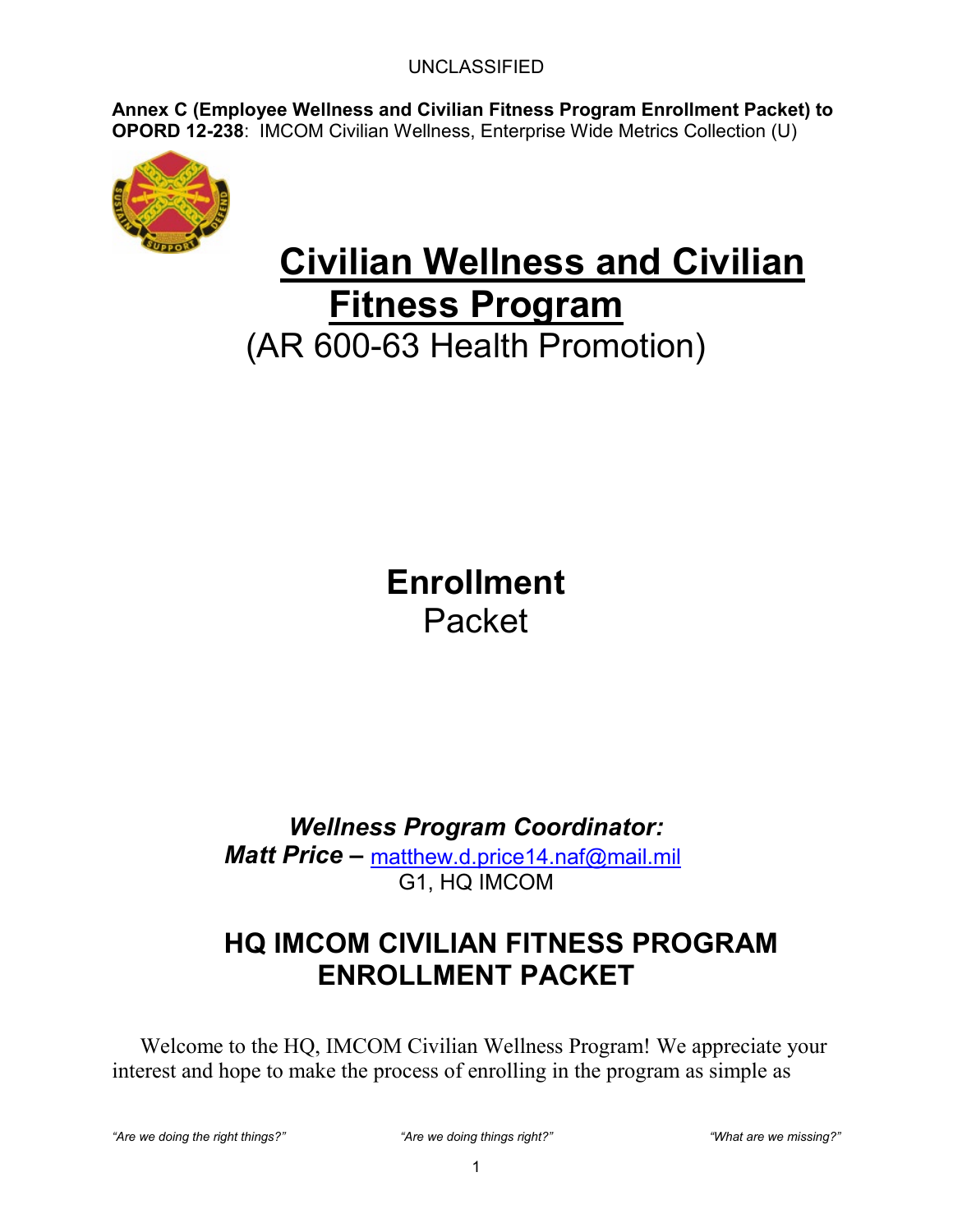**Annex C (Employee Wellness and Civilian Fitness Program Enrollment Packet) to OPORD 12-238**: IMCOM Civilian Wellness, Enterprise Wide Metrics Collection (U)

possible. Please take a few minutes to acquaint yourself with the Enrollment Packet.

The Enrollment Packet is designed to complete all the steps necessary to enroll DA Civilians in the Civilian Wellness Program. It is important to note that you will not be enrolled in the program unless all paperwork is complete, you have received medical approval to start the program (if necessary) and you have provided the Wellness Office with the required data. When you are approved for the program you will receive an Enrollment Approval form.

Congratulations on taking the first step to getting **fit** and staying **fit!**

### **Table of Contents**

| 1. Welcome/Table of Contents                            | Page 2 |
|---------------------------------------------------------|--------|
| 2. IMCOM Civilian Wellness Contract                     | Page 3 |
| 3. Physical Fitness Program Release/Waiver of Liability | Page 4 |
| 4. Required Assessment Data                             | Page 5 |
| 5. Personal Readiness Assessment                        | Page 6 |
| 6. Medical Approval by Health Care Provider Form        | Page 7 |
| 7. Enrollment Approval Form (For Wellness POC)          | Page 8 |

If you have any questions regarding the Civilian Fitness Program process please contact the IMCOM Wellness Coordinator listed above.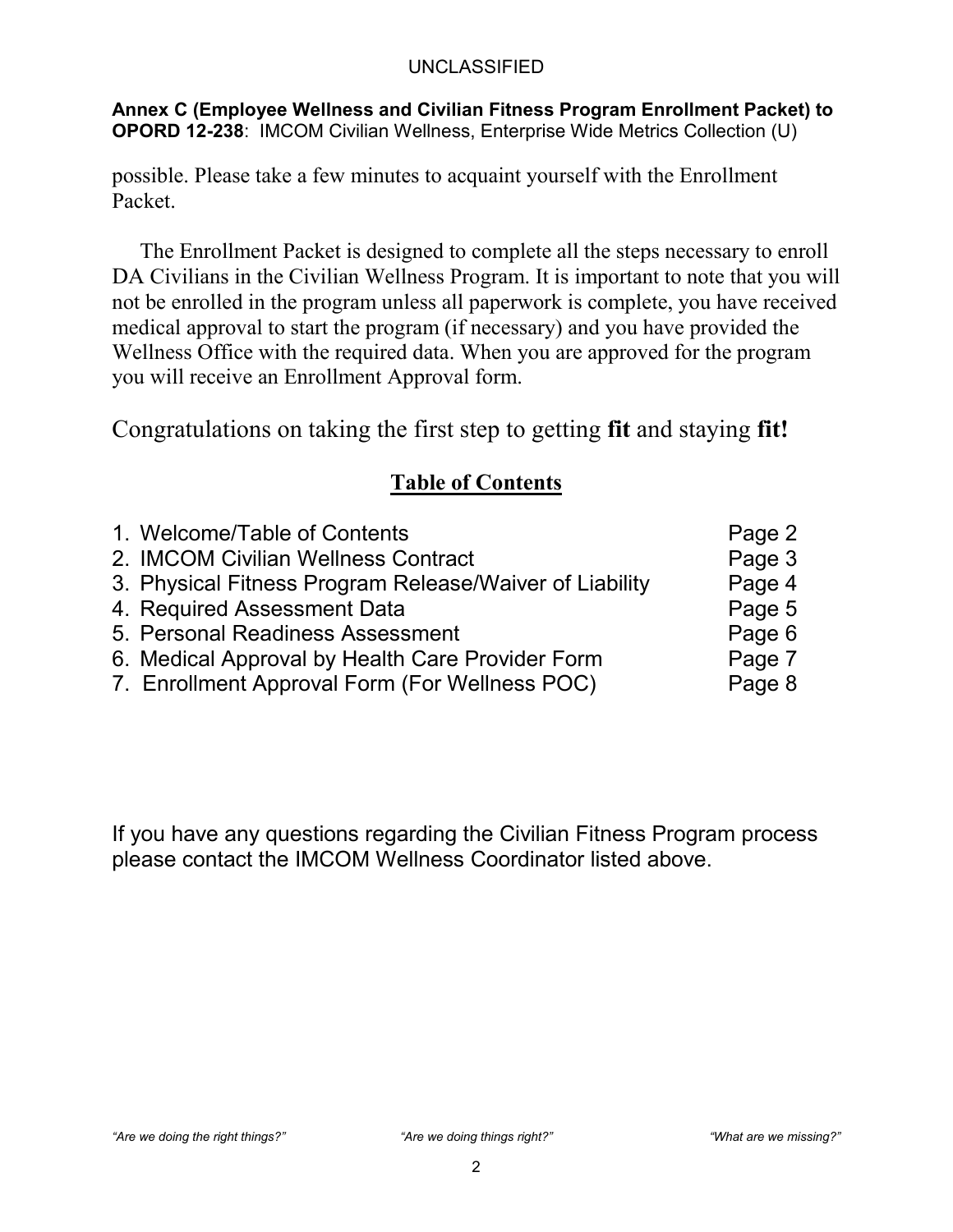**Annex C (Employee Wellness and Civilian Fitness Program Enrollment Packet) to OPORD 12-238**: IMCOM Civilian Wellness, Enterprise Wide Metrics Collection (U)

### **HQ IMCOM Civilian Wellness Contract**

I, Letting the same principle as  $\sim$  (please print) hereby commit to 1 hour, 3x per week, for 6 months, of wellness. I will be focused on challenging my abilities in the pursuit of improved physical, mental, social, family and spiritual performance.

I realize this contract is made with the agreement of my supervisor and may be interrupted for immediate work requirements.

This contract is for special enrollment in a limited implementation Civilian Wellness program that is available specifically to the IMCOM Civilian employees. I understand that if I am on leave status, sick leave, or TDY during the 6 month period I cannot reschedule the missed event and will not be able to extend my enrollment. I am aware that I MUST utilize the ATAAPS code provided to me for accountability purposes.

The below named individual has volunteered to participate in a 6 Month, 3 hour per week wellness program under the guidance of the HQ IMCOM Wellness Program Office. The program may consist of exercise, walking groups, strengthening exercises, limited weight training exercises, other activities designed to improve individual wellness levels, as well as individually directed fitness activities. In order to participate, a supervisor's signature is required.

| Participant Name (Please Print): |  |  |
|----------------------------------|--|--|
|----------------------------------|--|--|

| Participants Signature: | Date: |  |
|-------------------------|-------|--|
|                         |       |  |

I agree to and approve the participation in a scheduled fitness program.

| Supervisor's Signature:<br>Date |
|---------------------------------|
|---------------------------------|

|      | Monday | Tuesdav | Wednesday | Thursday | Fridav |
|------|--------|---------|-----------|----------|--------|
| Day  |        |         |           |          |        |
| Time |        |         |           |          |        |

*"Are we doing the right things?" "Are we doing things right?" "What are we missing?"*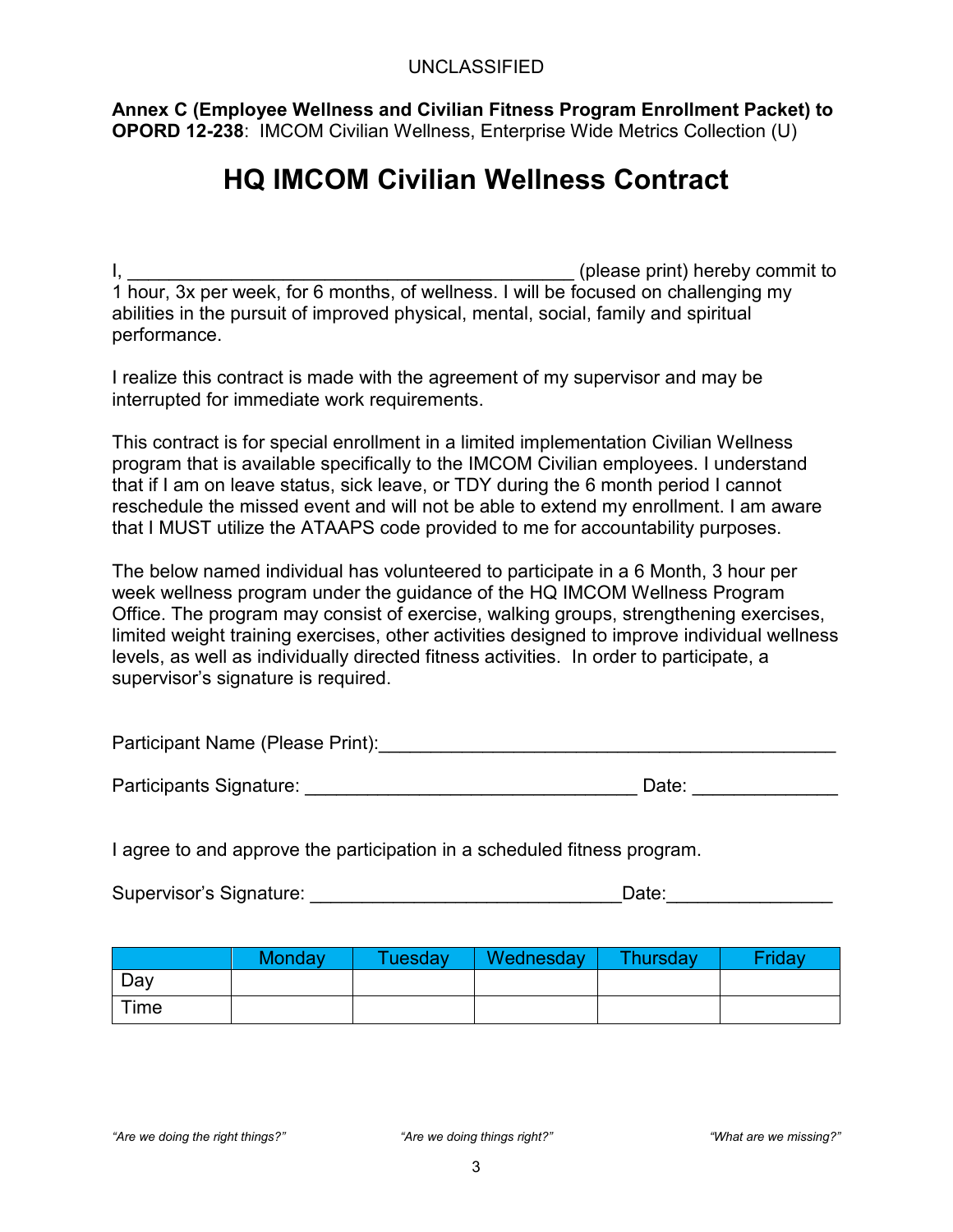**Annex C (Employee Wellness and Civilian Fitness Program Enrollment Packet) to OPORD 12-238**: IMCOM Civilian Wellness, Enterprise Wide Metrics Collection (U)

### **Physical Fitness Program Release/ Waiver of Liability**

I know that participating in a physical fitness program can be a potentially hazardous activity. I will not enter this program unless I am medically fit. I assume all risks associated with participating in this program, including, but not limited to injuries related to falls, heart attack, stroke, heat related injuries, contact with other participants, infectious diseases, and equipment conditions.

In consideration of the opportunity to participate in the physical fitness program, I UNDERSTAND AND DO HEREBY AGREE TO ASSUME ALL OF THE ABOVE RISKS AND OTHER RELATED RISKS WHICH MAY BE ENCOUNTERED IN SAID PHYSICAL FITNESS PROGRAM. I do hereby agree to hold the United States Government, its officials, and personnel harmless from any and all liability, actions, cause of actions, claims, expenses, and damages on account of injury to my person or property, even injury resulting in death, which I now have or which may arise in the future in connection with my participation in any other associated activities of the Physical Fitness Program [release and waiver of liability does not prevent me from receiving available emergency medical care or medically-related entitlements routinely available to me if I am military/family member or federal employee.]

I expressly agree that this release, waiver and indemnity agreement is intended to be as broad and inclusive as permitted by the law of the applicable State, and that if any portion thereof is held invalid, it is agreed that the balance shall, notwithstanding, continue in full legal force and effect. This release contains the entire agreement between the two parties hereto and the terms of this release are contractual and not a mere recital.

I further state that I HAVE CAREFULLY READ THE FOREGOING RELEASE AND KNOW THE CONTENTS THEREOF AND I SIGN THIS RELASE AS MY OWN FREE ACT. This is a legally binding document which I have read and understand.

| <b>Print Name:</b> |  |
|--------------------|--|
|                    |  |
|                    |  |
|                    |  |
|                    |  |
|                    |  |

Signature: \_\_\_\_\_\_\_\_\_\_\_\_\_\_\_\_\_\_\_\_\_\_\_\_\_\_\_\_\_\_\_\_\_\_\_\_\_\_\_\_\_\_\_\_\_\_\_\_\_\_\_\_\_\_\_\_\_\_\_\_\_

| Date: |  |
|-------|--|
|       |  |

```
"Are we doing the right things?" "Are we doing things right?" "What are we missing?"
```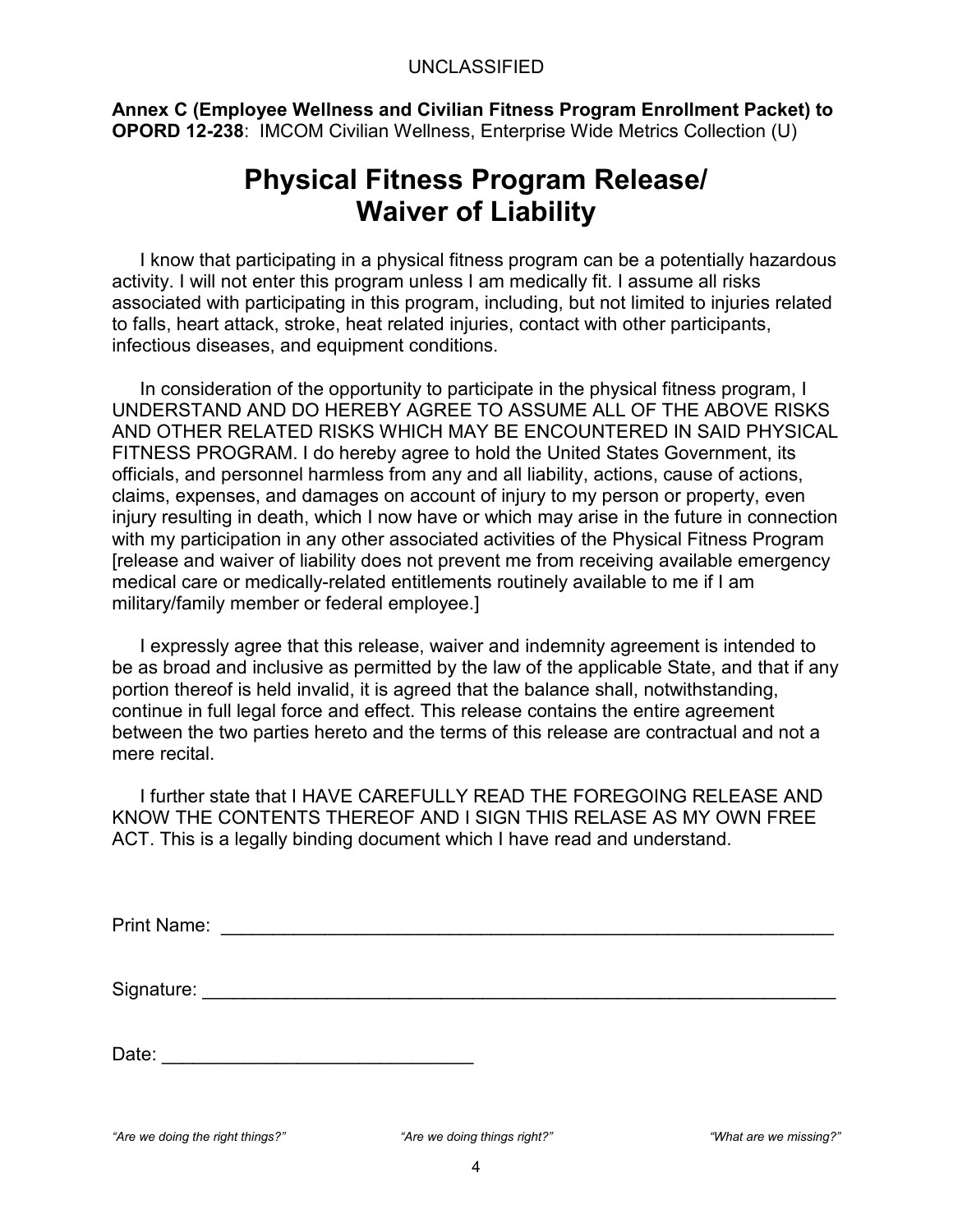**Annex C (Employee Wellness and Civilian Fitness Program Enrollment Packet) to OPORD 12-238**: IMCOM Civilian Wellness, Enterprise Wide Metrics Collection (U)

### **Required Assessment Data**

| <b>Participants Name:</b>                         |                         |                                                                                                                                                                                                                                                                                                                                                                                             |                 |
|---------------------------------------------------|-------------------------|---------------------------------------------------------------------------------------------------------------------------------------------------------------------------------------------------------------------------------------------------------------------------------------------------------------------------------------------------------------------------------------------|-----------------|
|                                                   |                         |                                                                                                                                                                                                                                                                                                                                                                                             |                 |
| Height: FT________' IN _________"                 |                         |                                                                                                                                                                                                                                                                                                                                                                                             |                 |
| Weight: LBS Weight: LBS Weight: LBS Weight: LBS   |                         |                                                                                                                                                                                                                                                                                                                                                                                             |                 |
|                                                   |                         |                                                                                                                                                                                                                                                                                                                                                                                             |                 |
| RHR ________ BPM RHR ________ BPM RHR _______ BPM |                         |                                                                                                                                                                                                                                                                                                                                                                                             |                 |
|                                                   |                         | $\begin{picture}(20,20) \put(0,0){\dashbox{0.5}(5,0){ }} \put(15,0){\circle{10}} \put(15,0){\circle{10}} \put(15,0){\circle{10}} \put(15,0){\circle{10}} \put(15,0){\circle{10}} \put(15,0){\circle{10}} \put(15,0){\circle{10}} \put(15,0){\circle{10}} \put(15,0){\circle{10}} \put(15,0){\circle{10}} \put(15,0){\circle{10}} \put(15,0){\circle{10}} \put(15,0){\circle{10}} \put(15,0$ |                 |
| Smoker YES / NO                                   |                         |                                                                                                                                                                                                                                                                                                                                                                                             |                 |
| Activity Level: (Check one below)                 |                         |                                                                                                                                                                                                                                                                                                                                                                                             |                 |
| Active: Sedentary: Charles Active:                |                         |                                                                                                                                                                                                                                                                                                                                                                                             |                 |
|                                                   |                         |                                                                                                                                                                                                                                                                                                                                                                                             |                 |
| <b>Goals</b>                                      | <b>Physical limits.</b> |                                                                                                                                                                                                                                                                                                                                                                                             | Days a week     |
|                                                   |                         |                                                                                                                                                                                                                                                                                                                                                                                             |                 |
|                                                   |                         |                                                                                                                                                                                                                                                                                                                                                                                             | <b>Duration</b> |
|                                                   | Last workout prog.      |                                                                                                                                                                                                                                                                                                                                                                                             |                 |
|                                                   |                         |                                                                                                                                                                                                                                                                                                                                                                                             |                 |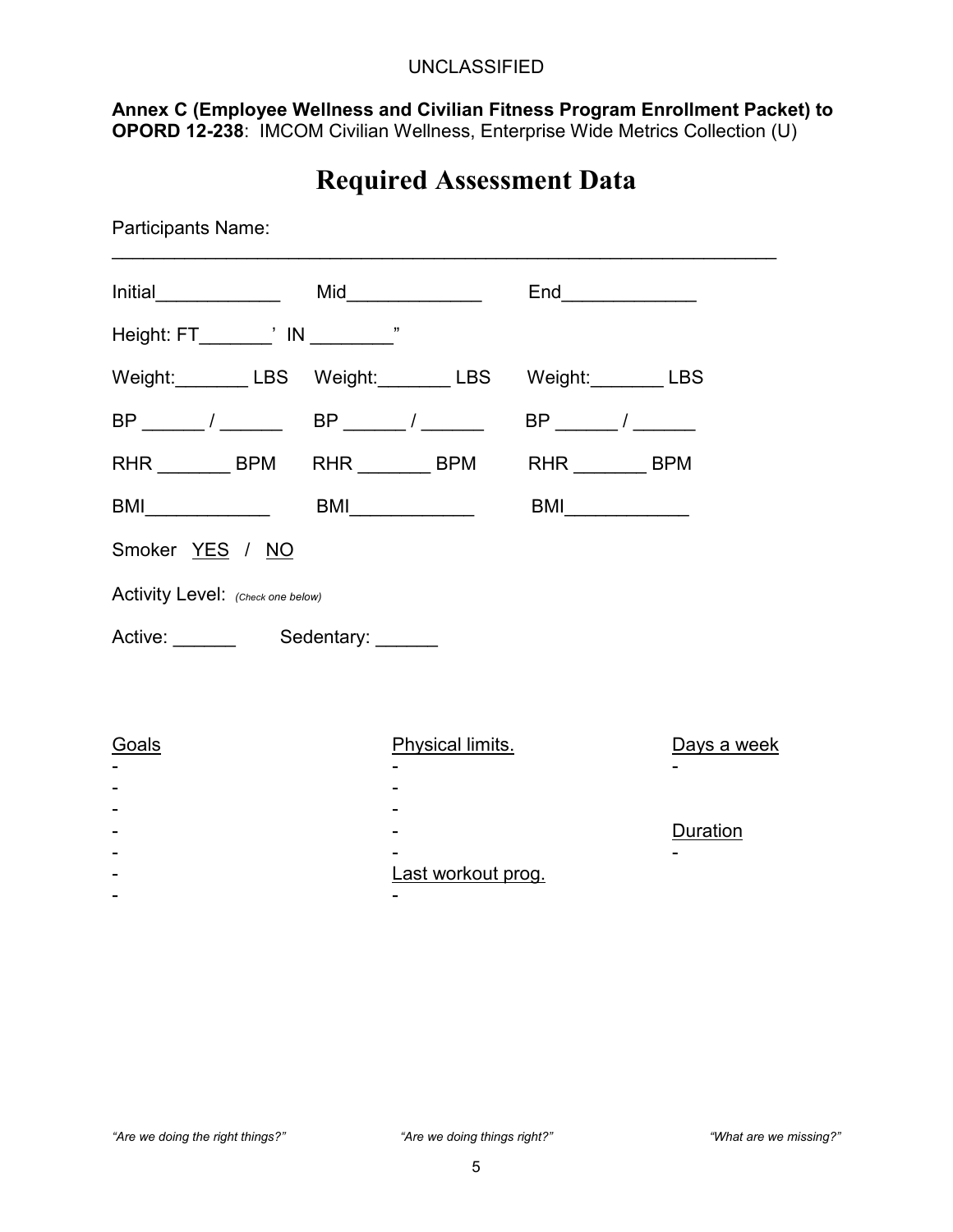**Annex C (Employee Wellness and Civilian Fitness Program Enrollment Packet) to OPORD 12-238**: IMCOM Civilian Wellness, Enterprise Wide Metrics Collection (U)

### **Personal Readiness Assessment**

Below are items that you should consider BEFORE beginning an exercise program. Your physical activity readiness is a first step when planning to increase physical activity levels in your life and is for your personal use only.

Although these serve as a basic guideline, should you have any questions you should consult a physician BEFORE beginning an exercise program:

| Has a physician ever said you have a heart condition and you should only                             | Yes/No |  |
|------------------------------------------------------------------------------------------------------|--------|--|
| do physical activity recommended by a physician?                                                     |        |  |
| When you do physical activity, do you feel pain in your chest?                                       | Yes/No |  |
| When you were not doing physical activity, have you had chest pain in the<br>past month?             | Yes/No |  |
| Do you ever lose consciousness or do you lose your balance because of<br>dizziness?                  | Yes/No |  |
| Do you have a joint or bone problem that may be made worse by a<br>change in your physical activity? | Yes/No |  |
| Is a physician currently prescribing medications for your blood pressure or<br>heart condition?      | Yes/No |  |
| Are you pregnant?                                                                                    | Yes/No |  |
| Do you have insulin dependent diabetes?                                                              | Yes/No |  |
| Are you 69 years of age or older?                                                                    | Yes/No |  |
| Do you know of any other reason you should not exercise or increase<br>your physical activity?       | Yes/No |  |

If you answered 'YES' to any of the above questions, talk with your doctor **BEFORE** you become more physically active. Tell your doctor your intent to exercise and to which questions you answered yes.

If you honestly answered 'NO' to all questions, you can be reasonably positive that you can safely increase your level of physical activity **gradually**.

If your health should change so that you can then answer 'YES' to any of the above questions, seek guidance from a physician immediately.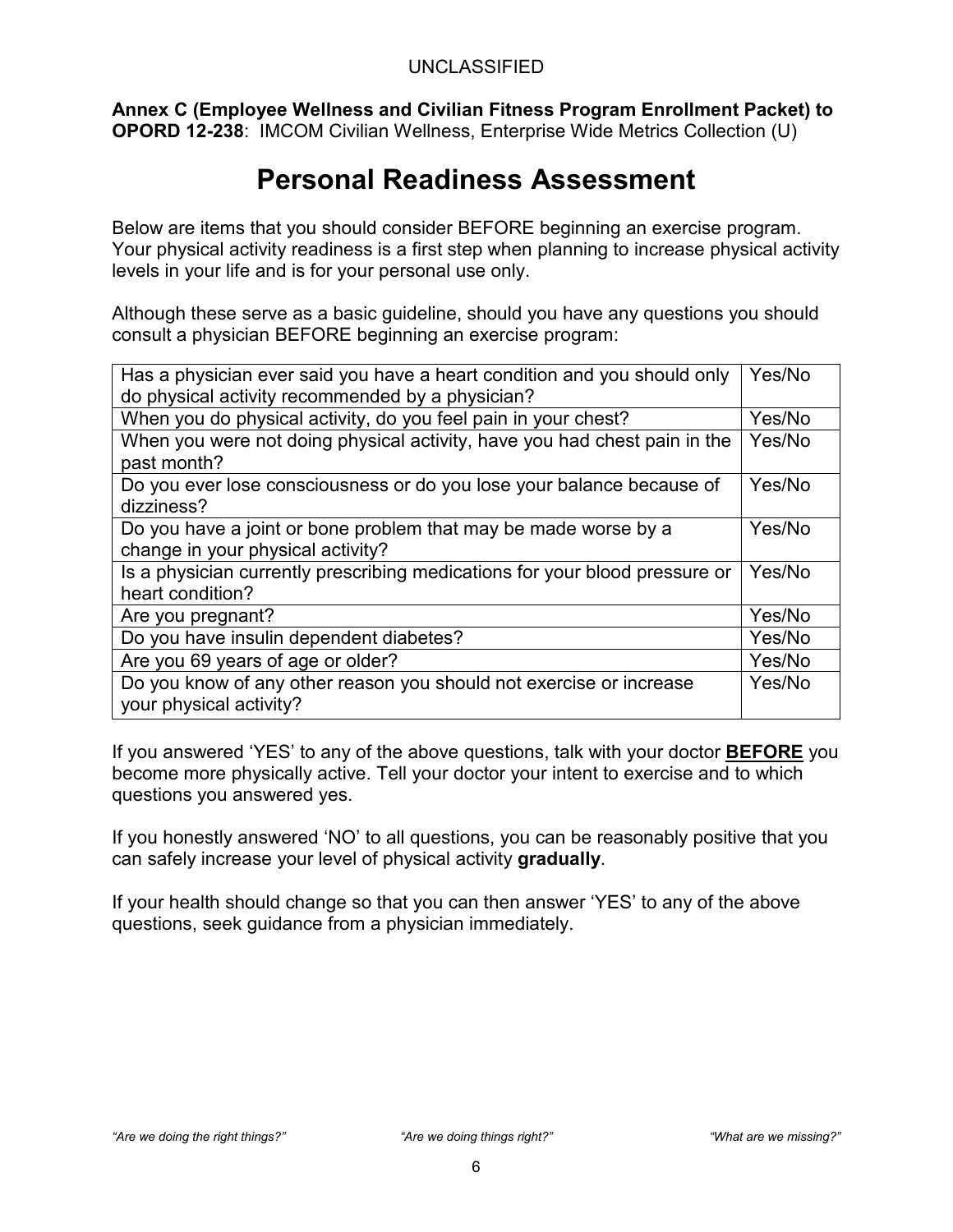**Annex C (Employee Wellness and Civilian Fitness Program Enrollment Packet) to OPORD 12-238**: IMCOM Civilian Wellness, Enterprise Wide Metrics Collection (U)

## **MEDICAL APPROVAL BY HEALTH CARE PROVIDER**

Patient Name (print): example and the Phone: example and principal Phone:  $\blacksquare$ 

has medical approval to participate in the physical fitness component of the Civilian Fitness Program. I understand that the program includes mild to moderate intensity exercise, and may be conducted in unsupervised groups or individually. I also understand that participation is voluntary, allowing the participant to stop and rest at **any**  time he or she desires. Participants will be authorized to exercise at or near the fitness facility on their installation.

If the participant is restricted from performing certain exercises, please list restrictions and suitable exercises that may be substituted in the space provided below.

#### **The following exercise restrictions and substitutions apply (if none, so state):**

|                | <b>Date</b> |
|----------------|-------------|
|                |             |
|                |             |
| Email Address: |             |

**Participant:** If you answered "YES" to any of the ten key questions on page 4, this form must be completed by your healthcare provider prior to beginning the program.

*"Are we doing the right things?" "Are we doing things right?" "What are we missing?"*